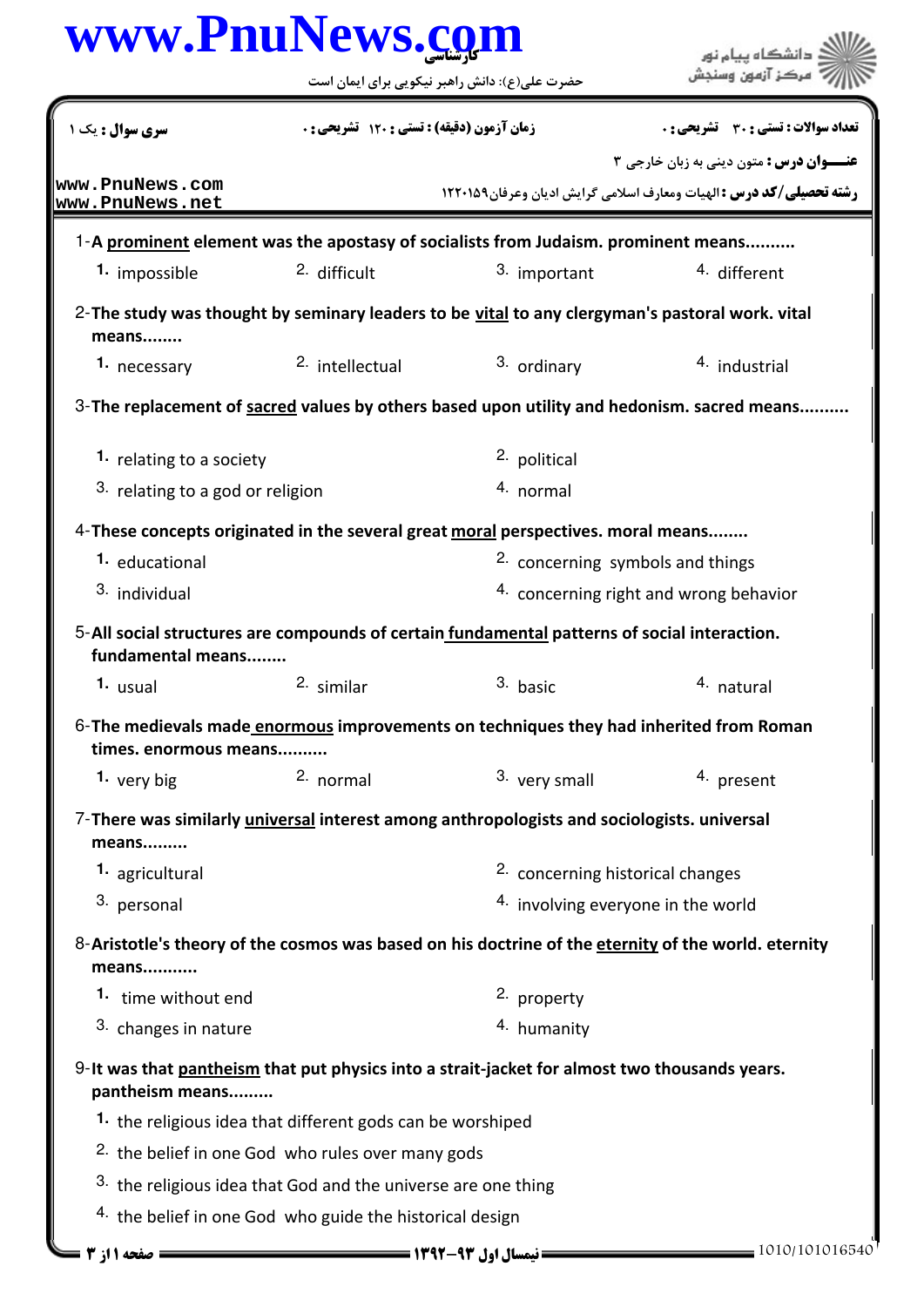|                                 | www.PnuNews.com                                                                          |                            | دانشگاه ييام نور                                                                                      |
|---------------------------------|------------------------------------------------------------------------------------------|----------------------------|-------------------------------------------------------------------------------------------------------|
|                                 | حضرت علی(ع): دانش راهبر نیکویی برای ایمان است                                            |                            |                                                                                                       |
| سری سوال : یک ۱                 | زمان آزمون (دقيقه) : تستى : 120 تشريحي : 0                                               |                            | <b>تعداد سوالات : تستی : 30 ٪ تشریحی : 0</b>                                                          |
| www.PnuNews.com                 |                                                                                          |                            | <b>عنـــوان درس:</b> متون دینی به زبان خارجی ۳                                                        |
| www.PnuNews.net                 |                                                                                          |                            | <b>رشته تحصیلی/کد درس : ال</b> هیات ومعارف اسلامی گرایش ادیان وعرفان1۲۲۰۱۵۹                           |
| means                           | 10-This verse was the most widely quoted biblical passage in medieval writings. medieval |                            |                                                                                                       |
| 1. very sad                     | 2. modern                                                                                | 3. very old                | 4. future                                                                                             |
| had once been. spirit means     |                                                                                          |                            | 11-They were as unable to conceive that matter and spirit were not contradictory as Socrates himself  |
| 1. order                        | 2. history                                                                               | $3.$ soul                  | 4. theory                                                                                             |
|                                 | transcedental creator .transcedental means                                               |                            | 12-The notion of universe can not function as the basis for a rational inferenceto the existence of a |
| 1. famous                       |                                                                                          |                            | <sup>2.</sup> beyond normal human understanding                                                       |
| 3. various                      |                                                                                          |                            | 4. based on philosophical propositions                                                                |
|                                 |                                                                                          |                            | 13-It presupposes the unity of divine and raises one theos to absolute supremacy. divine means        |
| 1. science                      | <sup>2.</sup> relating to law                                                            | 3. principle               | <sup>4.</sup> relating to God                                                                         |
|                                 | 14-The philosophical systems based on these traditions. tradition means                  |                            |                                                                                                       |
| <b>1.</b> a belief or custom    |                                                                                          | <sup>2.</sup> connection   |                                                                                                       |
| 3. happiness or power           |                                                                                          | 4. opposition              |                                                                                                       |
|                                 | 15- God is one, eternal, and immutable. immutable means                                  |                            |                                                                                                       |
| 1. never respect                | <sup>2</sup> reasonable                                                                  | 3. never change            | 4. responsible                                                                                        |
| means                           | 16-God is both transcedent as pure potentiality and immanent as world-embodiment. pure   |                            |                                                                                                       |
| 1. formal                       | <sup>2.</sup> being clean                                                                | 3. logical                 | 4. being dirty                                                                                        |
| means                           | 17-Ramanuja's Qualified Nondualism holds Vinus to be the absolute, supreme God. absolute |                            |                                                                                                       |
| 1. external                     | <sup>2.</sup> not clear                                                                  | 3. physical                | 4. not limited                                                                                        |
|                                 | 18-They blame monotheistic ideology for suppressing human freedom. ideology means        |                            |                                                                                                       |
| 1. a set of beliefs             |                                                                                          | 2. social organization     |                                                                                                       |
| 3. a set of cultures            |                                                                                          | 4. critical development    |                                                                                                       |
|                                 |                                                                                          |                            | 19-God is imaged as male, omnipotent with unilateral power over the world. omnipotent means           |
|                                 | 1. not able to do everything                                                             |                            | <sup>2</sup> able to do everything                                                                    |
| 3. not different from the world |                                                                                          | 4. separate from the world |                                                                                                       |